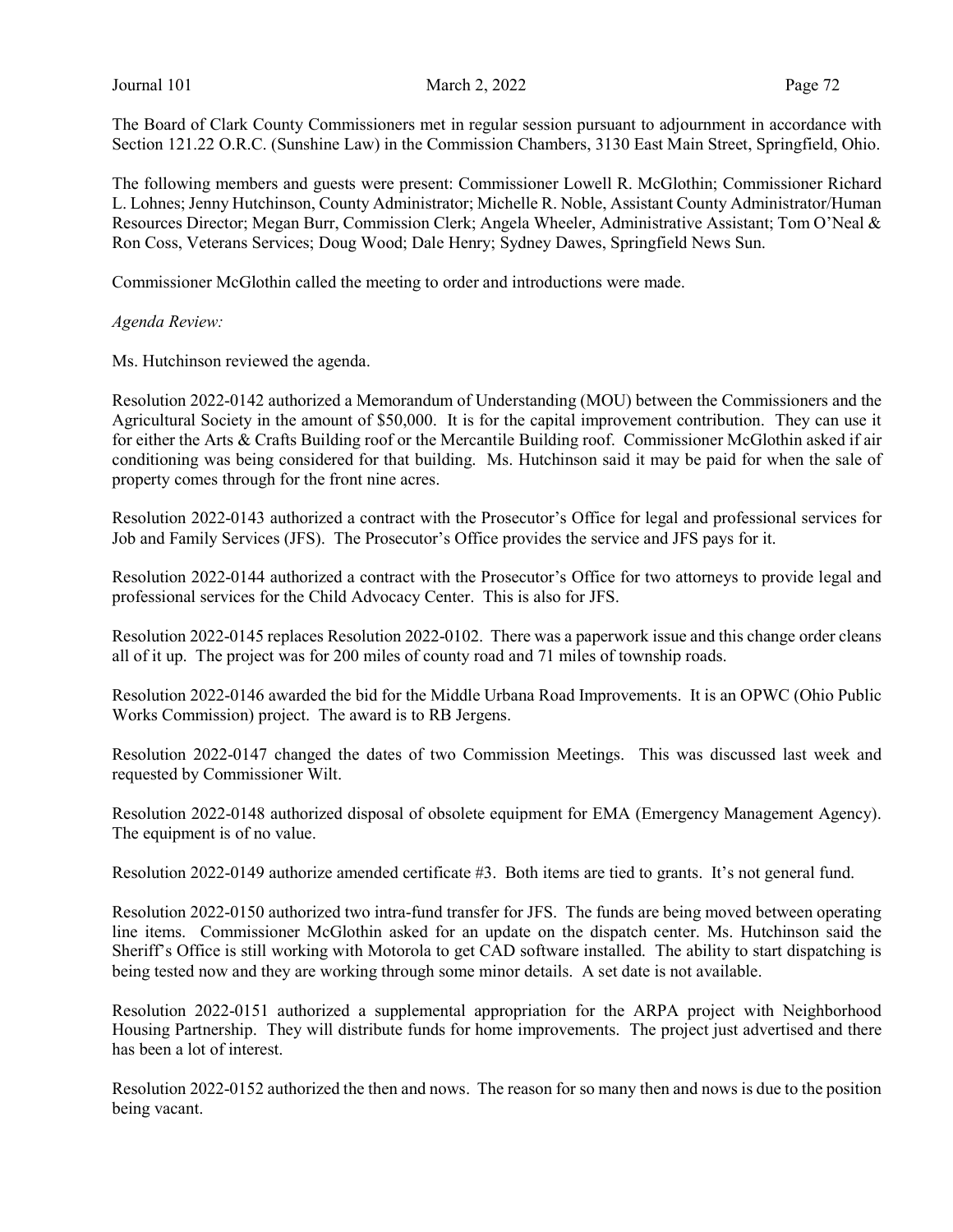Resolution 2022-0153 authorized the weekly travel expense allowance.

Resolution 2022-0154 authorized a contract with Professional Service Industries, Inc. for the soil testing for the Fairgrounds Horse Barns and Home Road complex renovations projects.

Resolution 2022-0155 authorized a contract with Mavron for the Dog Warden's new truck. This is for the bed for the dogs. Commissioner McGlothin asked if the shelter was full. Ms. Hutchinson replied yes.

Resolution 2022-0156 authorized a contract with OSU Extension for the 2022 contribution.

County Administrator Updates:

Ms. Hutchinson said the new budget analyst, Jessica Baker, starts on Monday. She is from Job & Family Services.

Ms. Hutchinson and Mr. Harris will be attending the fly in at Washington, DC.

Commissioner Lohnes attended the Washington DC fly in when he first took office and found it to be very interesting.

### Commissioner Updates:

Commissioner Lohnes received a letter from OEAA/Champions Center expressing appreciation for the horse barn project.

Discussion ensued.

Commissioner McGlothin mentioned SBDC has \$1 million in grant funds for startup businesses.

### Audience Comments:

Mr. O'Neal asked for an update on the AB Graham deputy. He felt the responsibility was being passed along at the meeting a few weeks ago. Ms. Hutchinson replied the Board is proceeding with the deputy in AB Graham. The Sheriff will provide a deputy for the hours requested by the AB Graham elected officials and backfill that position. The deputy is still there. The AB Graham elected officials are sharing the cost. The Commissioners are the approving authority.

He added the Veterans Office has moved and he invited everyone to come see it.

Commissioner Lohnes moved to go into executive session to discuss pending litigation. Commissioner McGlothin seconded the motion. The roll being called for passage resulted as follows:

Commissioner Lohnes, Yes; Commissioner McGlothin, Yes

The Board recessed until 10:00 a.m.

Call to Order, Commission Acting President McGlothin Resolution 2022-0141

Following the pledge, Commissioner Lohnes moved to approve the minutes of the last meeting and dispense with reading of the same. Commissioner McGlothin seconded the motion. The roll being called for passage resulted as follows: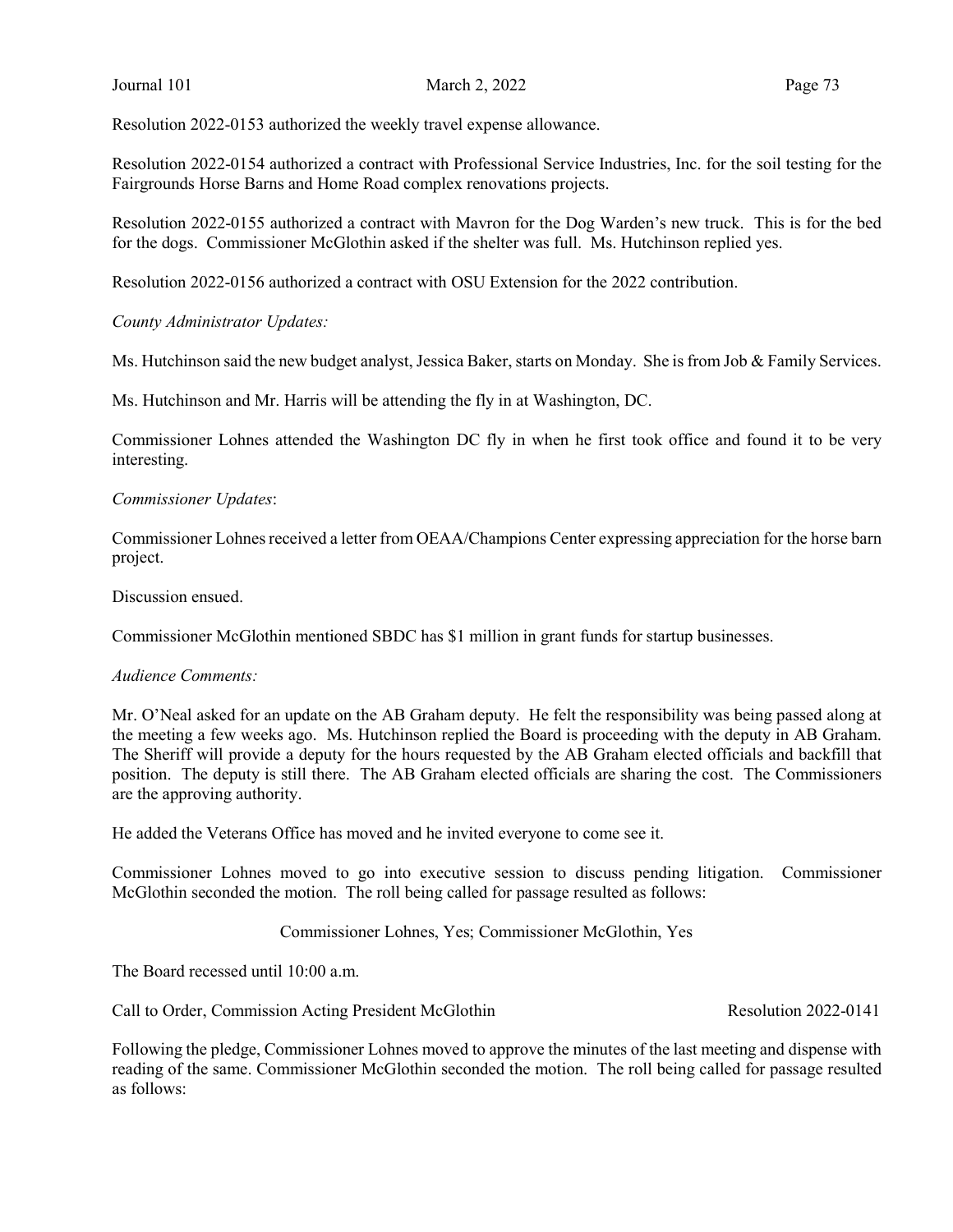### Commissioner Lohnes, Yes; Commissioner McGlothin, Yes

Commissioner Lohnes moved to approve the agenda in its entirety. Commissioner McGlothin seconded the motion. The roll being called for passage resulted as follows:

Commissioner Lohnes, Yes; Commissioner McGlothin, Yes

## Resolution 2022-0142 AGRA file

## Authorize Memorandum of Understanding (MOU) Between The Clark County Agricultural Society

Commissioner Lohnes moved to authorize the following MOU:

| <b>MOU</b> with:          | The Clark County Agricultural Society                                                |
|---------------------------|--------------------------------------------------------------------------------------|
| In the amount of:         | \$50,000.00                                                                          |
| <b>Funding Source(s):</b> | General Fund                                                                         |
| <b>Purpose:</b>           | Capital Improvement – Replacement of either the Arts and Crafts Building roof or the |
|                           | Mercantile Building roof at the Clark County Fairgrounds.                            |
| <b>Effective Date(s):</b> | March 2, 2022 through December 31, 2022                                              |

Further move to authorize the County Administrator to execute the MOU and related documents.

Commissioner McGlothin seconded the motion and the roll being called for its passage, the vote resulted as follows:

Commissioner Lohnes, Yes; Commissioner McGlothin, Yes

# Resolution 2022-0143 JFSC file

### Authorize Contract with Clark County Prosecutor's Office

Commissioner Lohnes moved, per the request of the Department of Job and Family Services Director, to authorize a contract with:

| <b>Organization Name:</b>    | Clark County Prosecutor's Office                                               |
|------------------------------|--------------------------------------------------------------------------------|
| <b>Organization Address:</b> | 50 E. Columbia Street, Suite 449, Springfield, Ohio 45502                      |
| In the amount of:            | \$17,272.84                                                                    |
| <b>Funding Source(s):</b>    | <b>Shared Administrative Dollars</b>                                           |
| <b>Purpose:</b>              | One attorney to provide legal and professional services for the Administrative |
|                              | Office of Clark County Department of Job and Family Services.                  |
| <b>Effective Dates:</b>      | April 1, 2022 through March 31, 2023                                           |

Further move to authorize the County Administrator to execute the contract and related documents.

Commissioner McGlothin seconded the motion and the roll being called for its passage, the vote resulted as follows:

Commissioner Lohnes, Yes; Commissioner McGlothin, Yes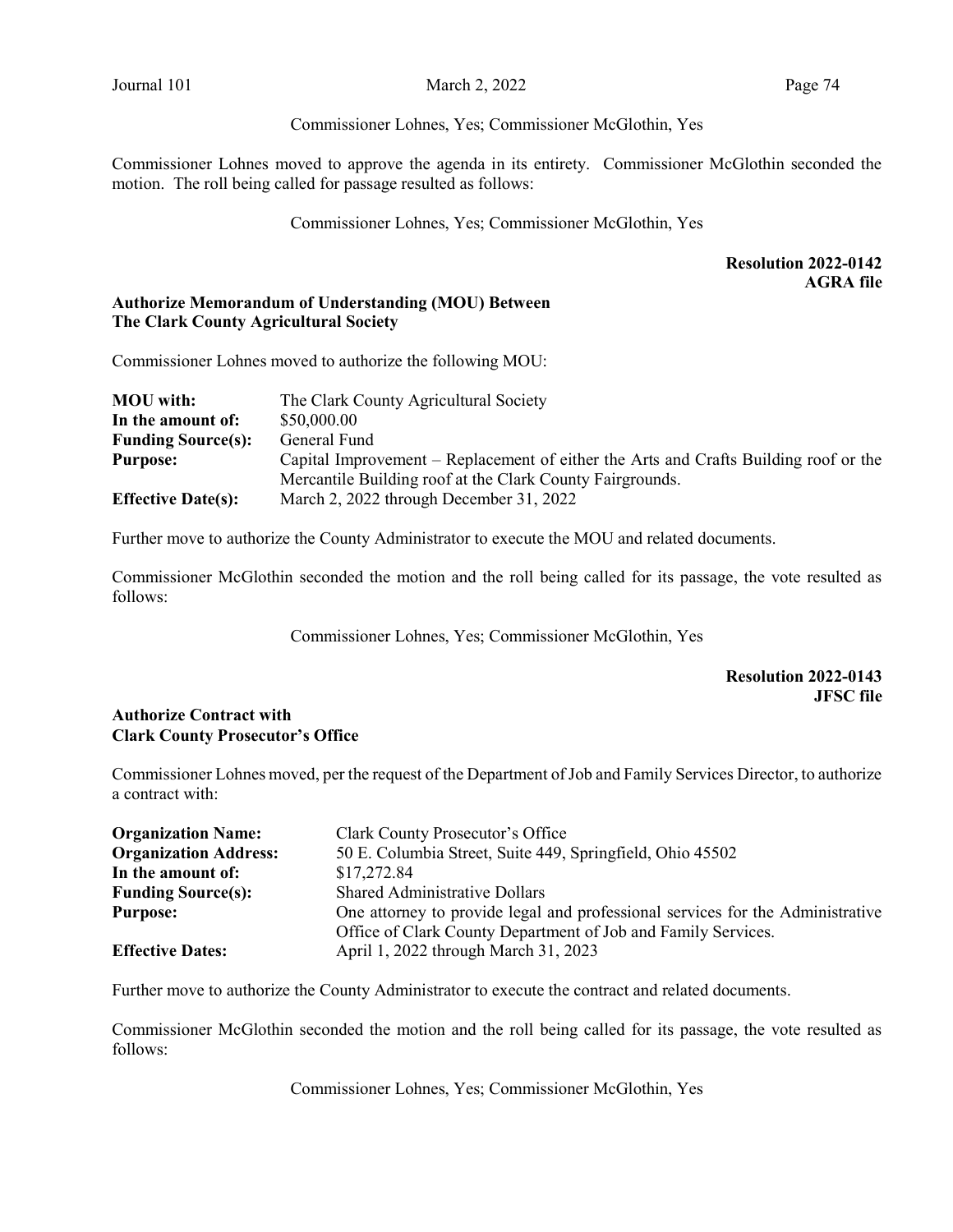# Resolution 2022-0144 JFSC file

## Authorize Contract with Clark County Prosecutor's Office

Commissioner Lohnes moved, per the request of the Department of Job and Family Services Director, to authorize a contract with:

| <b>Organization Name:</b>    | Clark County Prosecutor's Office                                                |
|------------------------------|---------------------------------------------------------------------------------|
| <b>Organization Address:</b> | 50 E. Columbia Street, Suite 449, Springfield, Ohio 45502                       |
| In the amount of:            | \$189,590.96                                                                    |
| <b>Funding Source(s):</b>    | Title IV-E                                                                      |
| <b>Purpose:</b>              | Two attorneys to provide legal and professional services for Clark County Child |
|                              | Advocacy Center.                                                                |
| <b>Effective Dates:</b>      | April 1, 2022 through March 31, 2023                                            |

Further move to authorize the County Administrator to execute the contract and related documents.

Commissioner McGlothin seconded the motion and the roll being called for its passage, the vote resulted as follows:

Commissioner Lohnes, Yes; Commissioner McGlothin, Yes

Resolution 2022-0145 Replaces Resolution 2022-0102 ENGC file

## Authorize Change Order No. 1 for 2021 Pavement Marking

Commissioner Lohnes moved, per the request of the County Engineer, to authorize Change Order No. 1 with:

| <b>Organization Name:</b>    | A&A Safety                                    |
|------------------------------|-----------------------------------------------|
| <b>Organization Address:</b> | 1126 Ferris Road, Amelia, Ohio 45102          |
| <b>Original Contract:</b>    | \$323,876.20                                  |
| <b>This Change:</b>          | $(\$71, 123.22)$                              |
| <b>New Contract Total:</b>   | \$252,752.98                                  |
| <b>Funding Source(s):</b>    | Local MVGT                                    |
| <b>Reason for Change:</b>    | Reconcile final quantities for work performed |

Further move to authorize the County Administrator to execute the change order.

Commissioner McGlothin seconded the motion and the roll being called for its passage, the vote resulted as follows:

Commissioner Lohnes, Yes; Commissioner McGlothin, Yes

Resolution 2022-0146 ENGB/C

Award Bid for the Middle Urbana Road Improvements OPWC Project CK10Y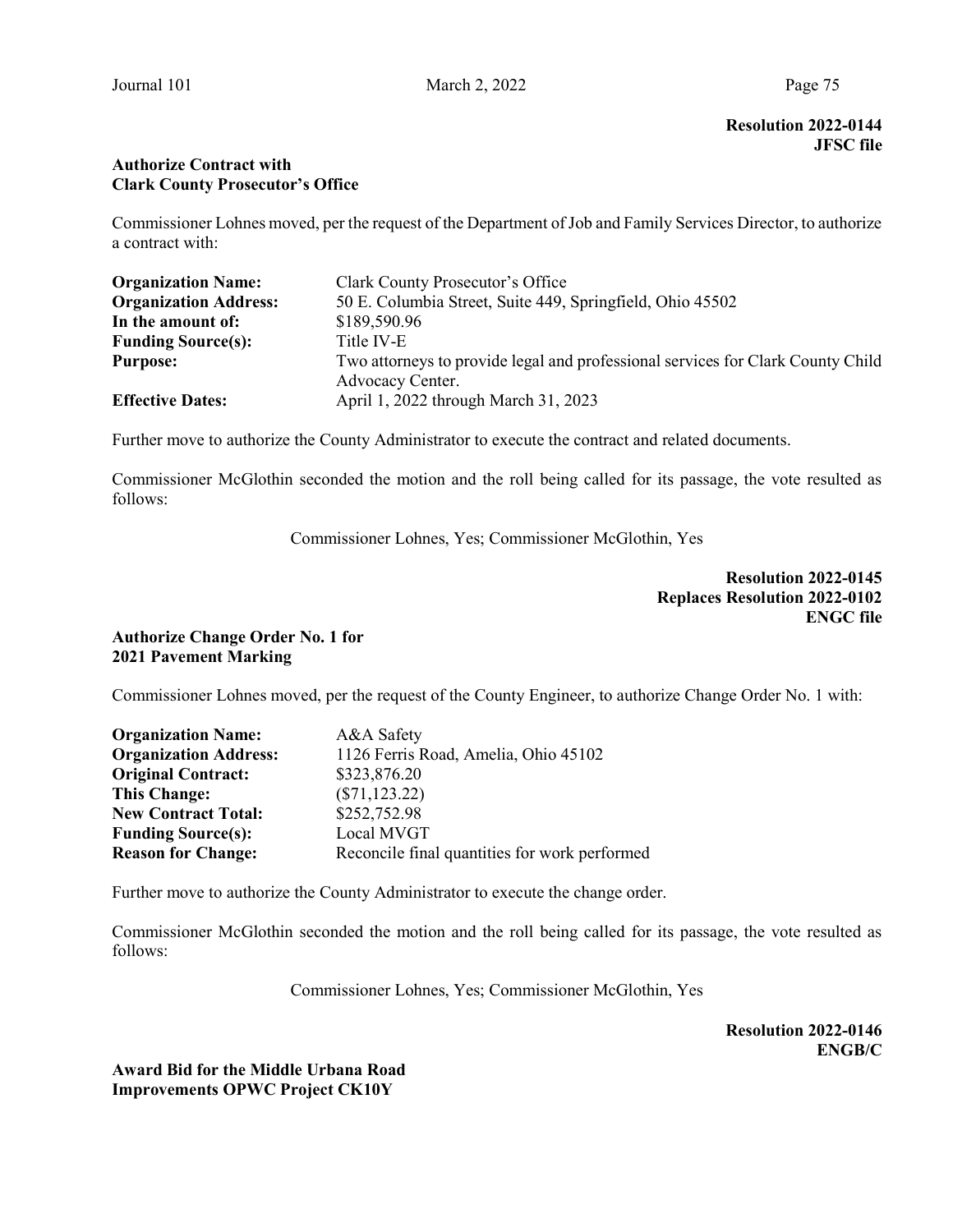Commissioner Lohnes moved, per the request of the County Engineer, to award the bid to R.B. Jergens Contractors for their low bid of \$2,256,598.56, plus the alternate bid \$24,599.12 for the Middle Urbana Road OPWC Project CK10Y. The bid opening for the Middle Urbana Road Improvements OPWC Project CK10Y was held on Thursday, February 17, 2022.

Further move to authorize the County Administrator to execute the contract and related documents.

Commissioner McGlothin seconded the motion and the roll being called for its passage, the vote resulted as follows:

Commissioner Lohnes, Yes; Commissioner McGlothin, Yes

## Resolution 2022-0147 COMO file

### Change Date of Commission Meetings

Commissioner Lohnes moved to change the date of the previously scheduled Wednesday, April 6, 2022 Commission meeting to 9:00 a.m. Tuesday, April 5, 2022 and the Wednesday, May 18, 2022 Commission meeting to 9:00 a.m. Thursday, May 19, 2022. The combined informal/formal sessions will begin at 9:00 a.m. with the formal sessions to follow. The meetings will be held in the Commission Chambers, Room 151, 3130 E. Main Street, Springfield, Ohio.

Commissioner McGlothin seconded the motion and the roll being called for its passage, the vote resulted as follows:

Commissioner Lohnes, Yes; Commissioner McGlothin, Yes

Resolution 2022-0148 INVS file

### Authorize Disposal of Obsolete Equipment

Commissioner Lohnes moved, per the request of the Emegency Management Agency Director, to dispose of the following by way of discard or salvage in accordance with §307.12(I) of the Ohio Revised Code:

Metrologic Barcode Scanner SN # 8606233429 Model: MK9540-32A38

Symbol Handheld Scanner SN #6100520101559 Model: MC3090R

Metrologic Scanner SN #8603315958 Model: MS9520

Commissioner McGlothin seconded the motion and the roll being called for its passage, the vote resulted as follows:

Commissioner Lohnes, Yes; Commissioner McGlothin, Yes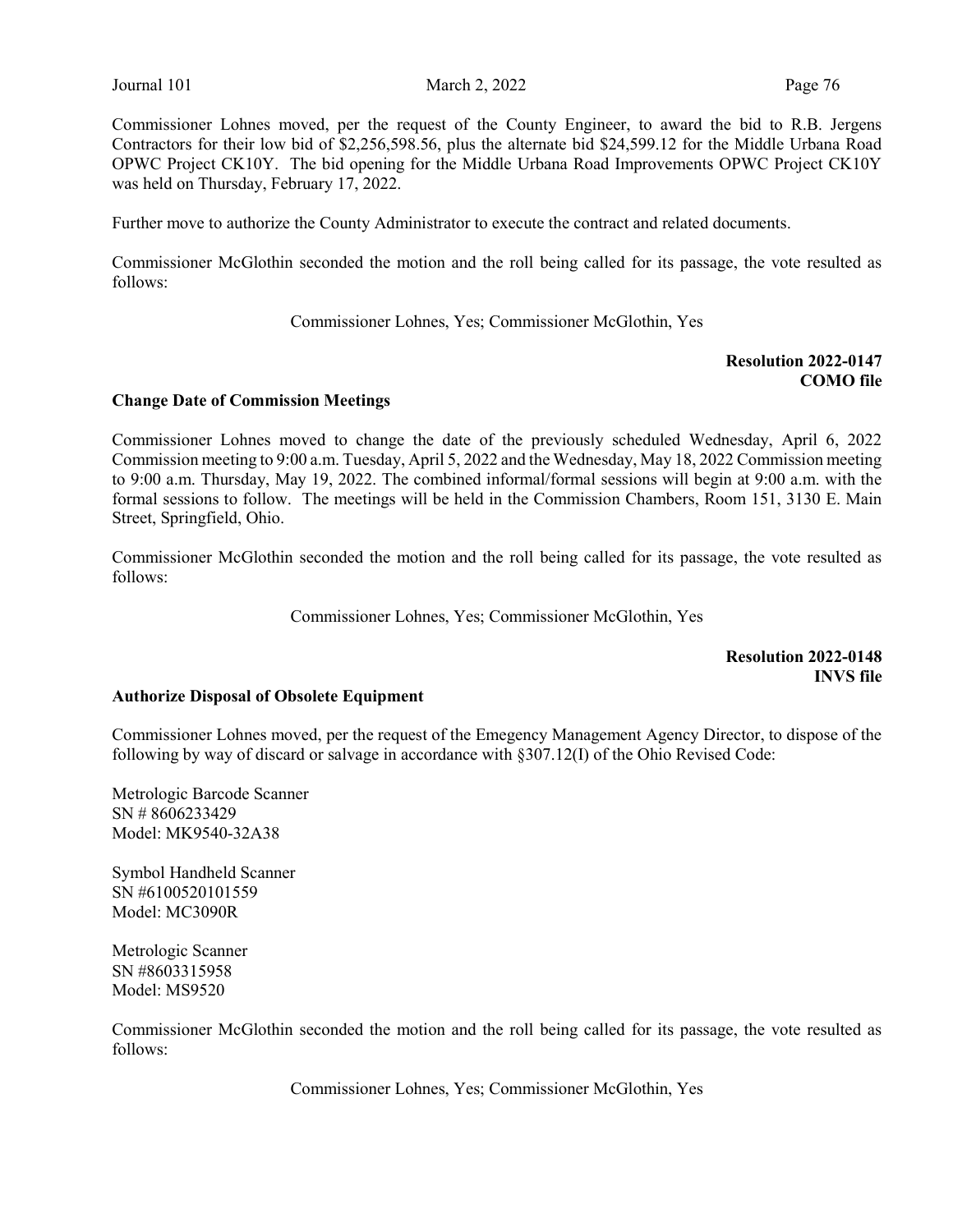## Authorize Amended Certificate #3 and Appropriate Funds

Commissioner Lohnes moved, upon the recommendation of the County Administrator, to authorize Amended Certificate #3 and appropriate funds.

| Fund                                              | Department            | Account              | Amount     |
|---------------------------------------------------|-----------------------|----------------------|------------|
| <b>BODD</b> (2080)<br><b>JUV CT SPEC PROJ YFS</b> | <b>BODD</b>           | <b>OPERATING EXP</b> | 485,000.00 |
| (1265)                                            | <b>JUVENILE COURT</b> | <b>OPERATING EXP</b> | 150,000.00 |

Commissioner McGlothin seconded the motion and the roll being called for its passage, the vote resulted as follows:

Commissioner Lohnes, Yes; Commissioner McGlothin, Yes

# Resolution 2022-0150 FINF file

### Authorize Intra-Fund Transfer(s)

Commissioner Lohnes moved, upon the recommendation of the County Administrator, to authorize the following Intra-Fund Transfer(s):

| From                                                                            |                      |        | To         |                                                      |            |
|---------------------------------------------------------------------------------|----------------------|--------|------------|------------------------------------------------------|------------|
| Department                                                                      | <b>Expense Acct.</b> | Amount | Department | <b>Expense Acct.</b>                                 | Amount     |
| Fund: DJFS                                                                      |                      |        |            |                                                      |            |
| $DJFS - Admin.$                                                                 |                      |        |            | Operating Exp. $$1,100.00$ DJFS - OMJ Operating Exp. | \$1,100.00 |
| Reason: Additional monies for PCSAO dues needed in the appropriate budget line. |                      |        |            |                                                      |            |

Fund: General

Misc. Ins. & Pens. Operating Exp. \$99,202.00 Sheriff Operating Exp. \$99,202.00 Reason: Unanticipated expense for Emeritech as dispatch center was delayed in opening.

Commissioner McGlothin seconded the motion and the roll being called for its passage, the vote resulted as follows:

Commissioner Lohnes, Yes; Commissioner McGlothin, Yes

Resolution 2022-0151 FINS file

# Approve Supplemental Appropriation(s)

Commissioner Lohnes moved, upon the recommendation of the County Administrator, to authorize the following supplemental appropriation(s) from unappropriated funds:

| <b>Fund:</b>         | Department: | Account:       | <b>Amount:</b> |
|----------------------|-------------|----------------|----------------|
| $ARPA$ Fund $(1210)$ | Comm. Dev.  | Operating Exp. | \$100,000.00   |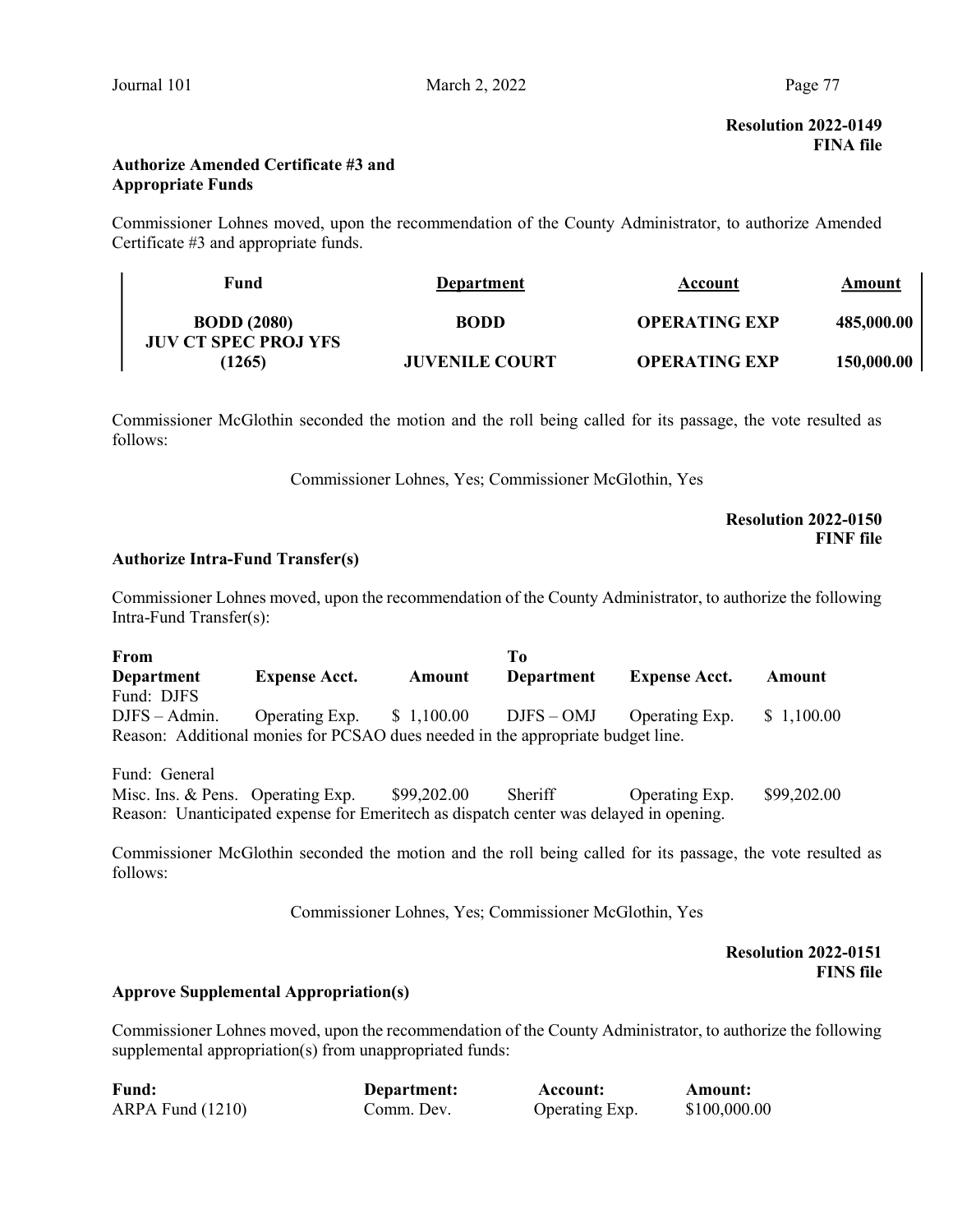Reason: To cover ARPA Homeowner Emergency Repair Grant Program (Resolution 2022-0107).

Commissioner McGlothin seconded the motion and the roll being called for its passage, the vote resulted as follows:

Commissioner Lohnes, Yes; Commissioner McGlothin, Yes

### Resolution 2022-0152 FINT file

#### Approve Issuance of Warrants for Then and Now(s)

Commissioner Lohnes moved, upon the recommendation of the County Administrator to approve the issuance of warrants for then and now(s) are as follows:

| P.O. Number | Fund                                                                                     | <b>Vendor</b>                                                                                                                                                          | <b>Date Purchase</b> |              | Amount   |
|-------------|------------------------------------------------------------------------------------------|------------------------------------------------------------------------------------------------------------------------------------------------------------------------|----------------------|--------------|----------|
| 210022055   | General $(B&G)$                                                                          | <b>Advanced Mech. Services</b>                                                                                                                                         | 12/8/22              | \$           | 95.00    |
|             |                                                                                          | Reason: Just received invoice. Heat pump repairs at AB Graham Building.                                                                                                |                      |              |          |
| 210022055   |                                                                                          | General (B&G) Advanced Mech. Services<br>Reason: Just received invoice. Repairs at AB Graham Building.                                                                 | 12/8/22              | \$           | 220.50   |
|             | 220022924 General (Com. Pleas) ACCO<br>Reason: Just received invoice. Calendar purchase. |                                                                                                                                                                        | 07/28/21             | $\mathbb{S}$ | 105.66   |
| 220023072   | Reason: Just received invoice. Annual membership dues.                                   | General (Coroner) Ohio State Coroner's Assoc. 12/21/21                                                                                                                 |                      | $\mathbb{S}$ | 3,650.00 |
| 220023053   | and an x-ray of the skull was needed.                                                    | General (Coroner) Columbus Radiology Corp. 08/21/17<br>Reason: Just received invoice. This is from an autopsy performed at Springfield Regional Medical Center in 2017 |                      | \$           | 63.81    |
| 210021413   | and an x-ray of the skull was needed.                                                    | General (Coroner) Columbus Radiology Corp. 08/21/17<br>Reason: Just received invoice. This is from an autopsy performed at Springfield Regional Medical Center in 2017 |                      | <sup>S</sup> | 91.19    |

210022049 General (B&G) City Electric Supply 12/2/21 \$ 799.24 Reason: Timing issue. Super blanket purchase order was canceled for year-end.

Commissioner McGlothin seconded the motion and the roll being called for its passage, the vote resulted as follows:

Commissioner Lohnes, Yes; Commissioner McGlothin, Yes

### Resolution 2022-0153 TRAV file

#### Approve Travel/Expense Allowance

Commissioner Lohnes moved, per request of the following Department Director(s) or Elected Official(s), to approve the following travel allowances:

| Dept. | <b>Name</b> | <b>Purpose</b> | Place | Date | Cost |
|-------|-------------|----------------|-------|------|------|
|       |             |                |       |      |      |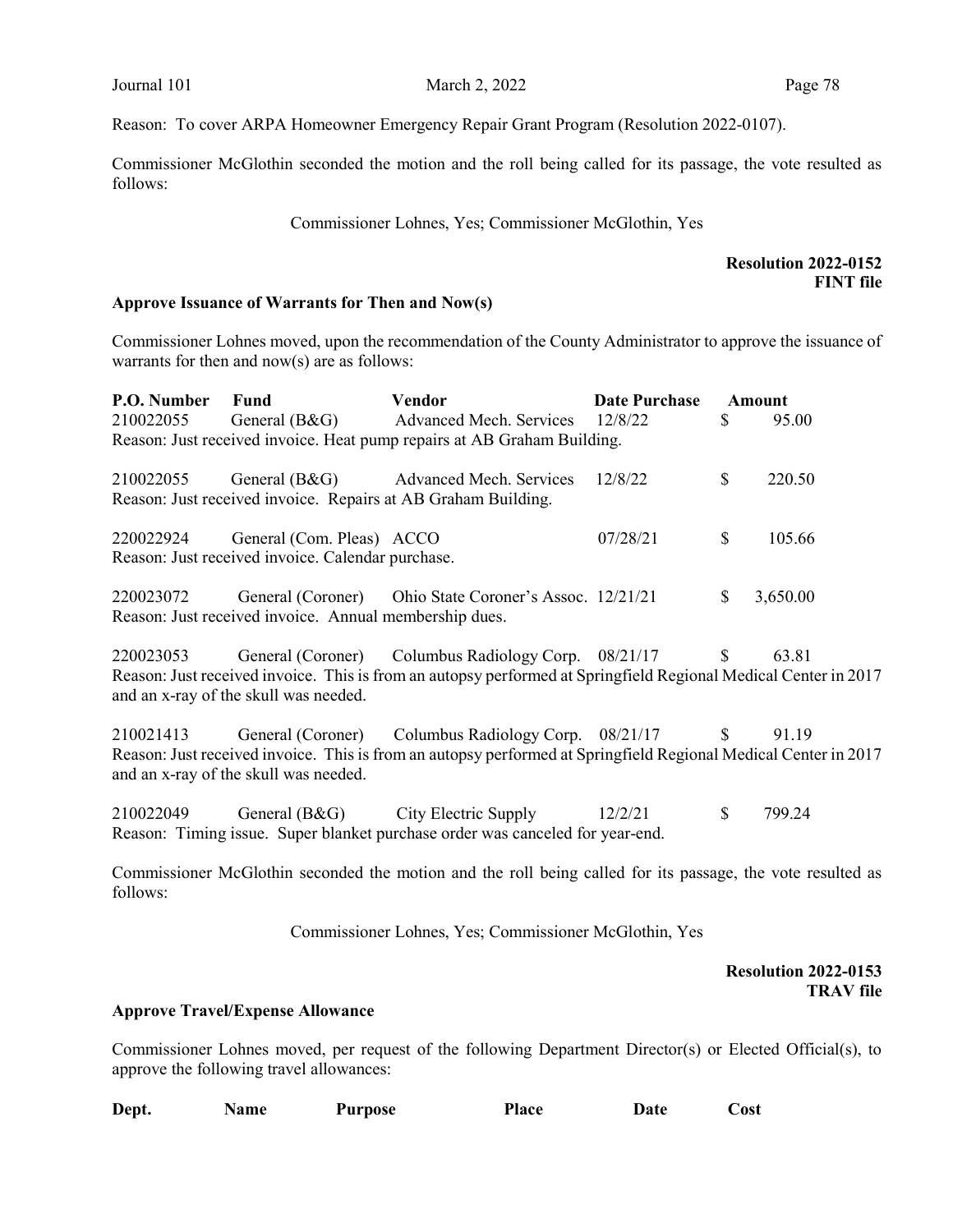| Journal 101  |           | March 2, 2022                                             |                          | Page 79    |
|--------------|-----------|-----------------------------------------------------------|--------------------------|------------|
| Comm. Dev.   | E. Harris | DDC Conference                                            | Washington DC $4/5-7/22$ | \$2,500.00 |
| <b>BOCC</b>  |           | J. Hutchinson DDC Conference                              | Washington DC $4/5-7/22$ | \$2,500.00 |
| Juvenile Ct. |           | Multiple staff ABA National Conf.<br>Children and the Law | Washington DC $4/4-8/22$ | \$6,400.00 |

Further move reimbursements shall comply with all requirements of the Travel Policy as adopted in the Personnel Manual.

Commissioner McGlothin seconded the motion and the roll being called for its passage, the vote resulted as follows:

Commissioner Lohnes, Yes; Commissioner McGlothin, Yes

# Resolution 2022-0154 COMC file

# Authorize Contract with Professional Service Industries, Inc. (PSI)

Commissioner Lohnes moved, per the request of the County Administrator, to authorize a contract with:

| <b>Organization Name:</b>    | Professional Service Industries, Inc. (PSI)                            |
|------------------------------|------------------------------------------------------------------------|
| <b>Organization Address:</b> | 5599 Webster Street, Dayton, Ohio 45414                                |
| In the amount of:            | \$11,500.00                                                            |
| <b>Funding Source(s):</b>    | Permanent Improvement                                                  |
| <b>Purpose:</b>              | Fairgrounds Horse Barns Improvements and Home Road Complex Renovations |
|                              | Soil Testing.                                                          |
| <b>Effective Dates:</b>      | March 2, 2022                                                          |

Further move to authorize the County Administrator to execute the contract and related documents.

Commissioner McGlothin seconded the motion and the roll being called for its passage, the vote resulted as follows:

Commissioner Lohnes, Yes; Commissioner McGlothin, Yes

# Resolution 2022-0155 DWAC file

### Authorize Contract with Mavron, Inc.

Commissioner Lohnes moved, per the request of the Dog Warden, to authorize a contract with:

| <b>Organization Name:</b>    | Mavron, Inc.                                   |
|------------------------------|------------------------------------------------|
| <b>Organization Address:</b> | 152 S. Zimmer Road, Warsaw, Indiana 46580-2369 |
| In the amount of:            | \$20,388.50                                    |
| <b>Funding Source(s):</b>    | Permanent Improvement                          |